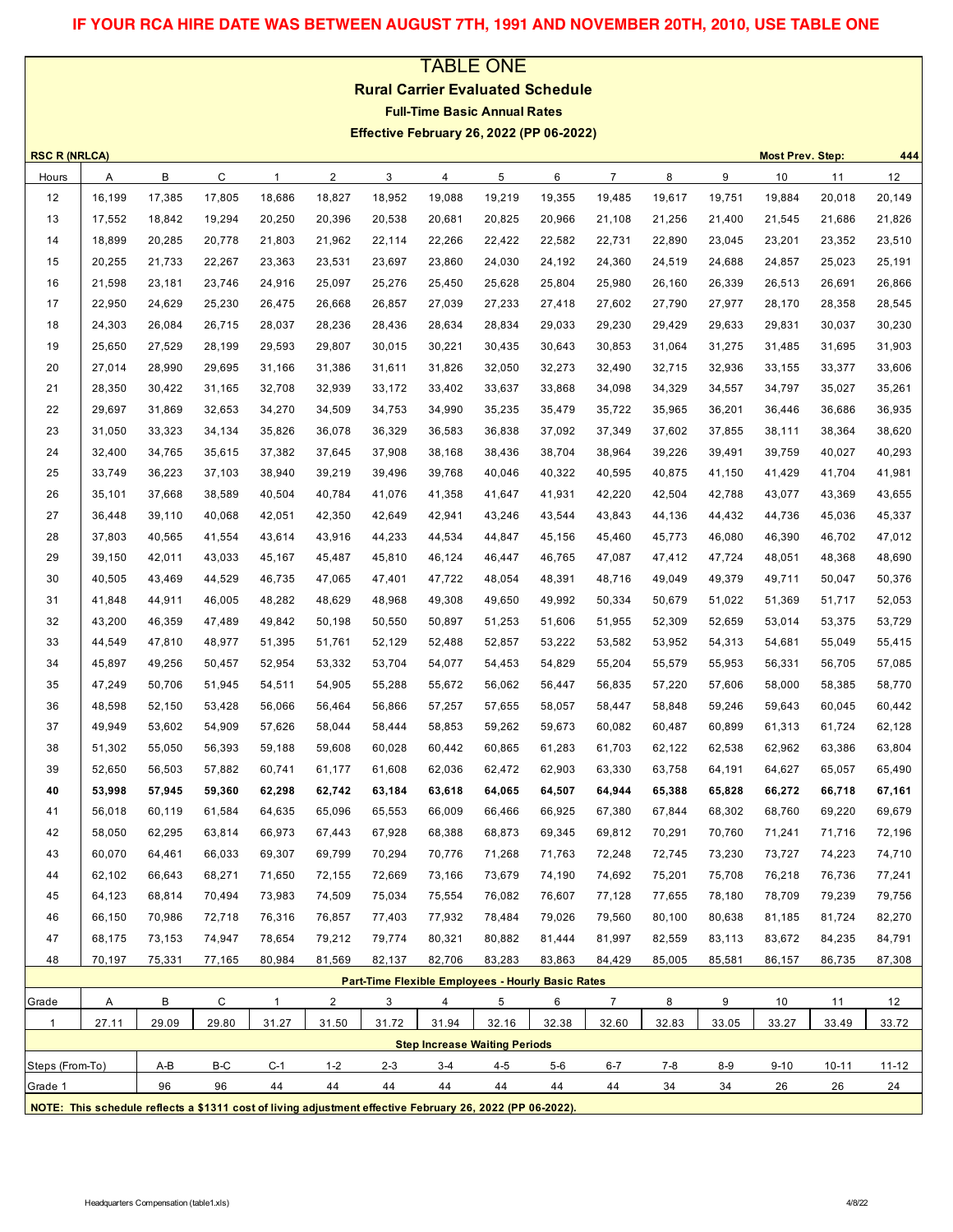# **IF YOUR RCA HIRE DATE WAS AFTER NOVEMBER 20TH, 2010 USE TABLE TWO**

#### **TABLE TWO**

**Rural Carrier Evaluated Schedule**

**Full-Time Basic Annual Rates**

**Effective February 26, 2022 (PP 06-2022)**

|                 | <b>RSC R3 (NRLCA)</b><br><b>Most Prev. Step:</b><br>1,274                                                 |         |         |        |         |                                                   |                |                                      |        |          |           |        |           |        |        |
|-----------------|-----------------------------------------------------------------------------------------------------------|---------|---------|--------|---------|---------------------------------------------------|----------------|--------------------------------------|--------|----------|-----------|--------|-----------|--------|--------|
| Hours           | 1                                                                                                         | 2       | 3       | 4      | 5       | 6                                                 | $\overline{7}$ | 8                                    | 9      | 10       | 11        | 12     | 13        | 14     | 15     |
| 12              | 13,912                                                                                                    | 14,296  | 14,679  | 15,060 | 15,443  | 15,825                                            | 16,209         | 16,590                               | 16,973 | 17,354   | 17,741    | 18,120 | 18,505    | 19,327 | 20,149 |
| 13              | 15,072                                                                                                    | 15,488  | 15,901  | 16,319 | 16,731  | 17,147                                            | 17,563         | 17,974                               | 18,390 | 18,803   | 19,219    | 19,632 | 20,047    | 20,937 | 21,826 |
| 14              | 16,220                                                                                                    | 16,669  | 17,115  | 17,563 | 18,010  | 18,457                                            | 18,905         | 19,352                               | 19,799 | 20,244   | 20,694    | 21,141 | 21,589    | 22,549 | 23,510 |
| 15              | 17,391                                                                                                    | 17,869  | 18,347  | 18,827 | 19,304  | 19,783                                            | 20,260         | 20,739                               | 21,214 | 21,694   | 22,174    | 22,650 | 23,131    | 24,161 | 25,191 |
| 16              | 18,548                                                                                                    | 19,058  | 19,568  | 20,078 | 20,589  | 21,101                                            | 21,610         | 22,121                               | 22,629 | 23,139   | 23,650    | 24,159 | 24,670    | 25,768 | 26,866 |
| 17              | 19,721                                                                                                    | 20,262  | 20,804  | 21,346 | 21,885  | 22,426                                            | 22,966         | 23,506                               | 24,050 | 24,589   | 25,131    | 25,671 | 26,212    | 27,379 | 28,545 |
| 18              | 20,870                                                                                                    | 21,444  | 22,017  | 22,591 | 23,164  | 23,740                                            | 24,314         | 24,885                               | 25,461 | 26,033   | 26,608    | 27,183 | 27,756    | 28,995 | 30,230 |
| 19              | 22,026                                                                                                    | 22,631  | 23,239  | 23,845 | 24,450  | 25,056                                            | 25,660         | 26,268                               | 26,874 | 27,478   | 28,084    | 28,691 | 29,296    | 30,600 | 31,903 |
| 20              | 23,205                                                                                                    | 23,842  | 24,479  | 25,115 | 25,752  | 26,387                                            | 27,023         | 27,661                               | 28,298 | 28,934   | 29,572    | 30,207 | 30,843    | 32,225 | 33,606 |
| 21              | 24,350                                                                                                    | 25,021  | 25,687  | 26,360 | 27,027  | 27,697                                            | 28,368         | 29,035                               | 29,705 | 30,375   | 31,045    | 31,712 | 32,383    | 33,821 | 35,261 |
| 22              | 25,496                                                                                                    | 26,198  | 26,900  | 27,603 | 28,306  | 29,009                                            | 29,710         | 30,414                               | 31,116 | 31,817   | 32,520    | 33,221 | 33,925    | 35,427 | 36,935 |
| 23              | 26,677                                                                                                    | 27,410  | 28,140  | 28,875 | 29,606  | 30,339                                            | 31,072         | 31,805                               | 32,535 | 33,268   | 34,000    | 34,732 | 35,465    | 37,041 | 38,620 |
| 24              | 27,837                                                                                                    | 28,601  | 29,365  | 30,130 | 30,893  | 31,655                                            | 32,420         | 33,184                               | 33,951 | 34,713   | 35,478    | 36,242 | 37,006    | 38,648 | 40,293 |
| 25              | 28,971                                                                                                    | 29,770  | 30,567  | 31,367 | 32,164  | 32,962                                            | 33,761         | 34,557                               | 35,359 | 36,154   | 36,951    | 37,750 | 38,550    | 40,263 | 41,981 |
| 26              | 30,158                                                                                                    | 30,984  | 31,812  | 32,640 | 33,468  | 34,299                                            | 35,125         | 35,952                               | 36,782 | 37,609   | 38,436    | 39,264 | 40,092    | 41,872 | 43,655 |
| 27              | 31,316                                                                                                    | 32,175  | 33,035  | 33,895 | 34,754  | 35,613                                            | 36,471         | 37,334                               | 38,193 | 39,053   | 39,912    | 40,772 | 41,632    | 43,483 | 45,337 |
| 28              | 32,464                                                                                                    | 33,356  | 34,249  | 35,143 | 36,035  | 36,927                                            | 37,820         | 38,714                               | 39,607 | 40,498   | 41,392    | 42,284 | 43,175    | 45,094 | 47,012 |
| 29              | 33,632                                                                                                    | 34,553  | 35,479  | 36,403 | 37,326  | 38,250                                            | 39,172         | 40,097                               | 41,021 | 41,945   | 42,867    | 43,790 | 44,714    | 46,702 | 48,690 |
| 30              | 34,773                                                                                                    | 35,730  | 36,686  | 37,645 | 38,602  | 39,560                                            | 40,518         | 41,476                               | 42,435 | 43,390   | 44,348    | 45,304 | 46,262    | 48,317 | 50,376 |
| 31              | 35,939                                                                                                    | 36,930  | 37,916  | 38,908 | 39,893  | 40,882                                            | 41,872         | 42,858                               | 43,848 | 44,835   | 45,826    | 46,813 | 47,801    | 49,928 | 52,053 |
| 32              | 37,113                                                                                                    | 38,130  | 39,150  | 40,171 | 41,188  | 42,210                                            | 43,229         | 44,246                               | 45,267 | 46,285   | 47,306    | 48,322 | 49,344    | 51,534 | 53,729 |
| 33              | 38,249                                                                                                    | 39,302  | 40,354  | 41,411 | 42,461  | 43,515                                            | 44,569         | 45,622                               | 46,675 | 47,726   | 48,781    | 49,835 | 50,886    | 53,150 | 55,415 |
| 34              | 39,419                                                                                                    | 40,503  | 41,587  | 42,669 | 43,755  | 44,839                                            | 45,923         | 47,007                               | 48,090 | 49,172   | 50,259    | 51,342 | 52,426    | 54,754 | 57,085 |
| 35              | 40,587                                                                                                    | 41,702  | 42,816  | 43,933 | 45,046  | 46,163                                            | 47,276         | 48,392                               | 49,506 | 50,621   | 51,736    | 52,851 | 53,967    | 56,368 | 58,770 |
| 36              | 41,736                                                                                                    | 42,888  | 44,033  | 45,182 | 46,329  | 47,476                                            | 48,625         | 49,775                               | 50,920 | 52,065   | 53,218    | 54,362 | 55,512    | 57,976 | 60,442 |
| 37              | 42,894                                                                                                    | 44,076  | 45,254  | 46,437 | 47,615  | 48,794                                            | 49,974         | 51,152                               | 52,335 | 53,511   | 54,693    | 55,871 | 57,051    | 59,591 | 62,128 |
| 38              | 44,071                                                                                                    | 45,279  | 46,489  | 47,700 | 48,912  | 50,124                                            | 51,332         | 52,541                               | 53,755 | 54,963   | 56,175    | 57,385 | 58,594    | 61,198 | 63,804 |
| 39              | 45,217                                                                                                    | 46,460  | 47,703  | 48,948 | 50,189  | 51,432                                            | 52,676         | 53,918                               | 55,163 | 56,405   | 57,650    | 58,894 | 60,137    | 62,815 | 65,490 |
| 40              | 46,388                                                                                                    | 47,662  | 48,936  | 50,211 | 51,485  | 52,759                                            | 54,033         | 55,308                               | 56,583 | 57,855   | 59,131    | 60,404 | 61,679    | 64,420 | 67,161 |
| 41              | 48,115                                                                                                    | 49,437  | 50,760  | 52,084 | 53,409  | 54,731                                            | 56,055         | 57,378                               | 58,701 | 60,020   | 61,346    | 62,668 | 63,990    | 66,835 | 69,679 |
| 42              | 49,869                                                                                                    | 51,237  | 52,607  | 53,978 | 55,346  | 56,717                                            | 58,086         | 59,458                               | 60,826 | 62,196   | 63,566    | 64,935 | 66,306    | 69,249 | 72,196 |
| 43              | 51,591                                                                                                    | 53,009  | 54,427  | 55,848 | 57,267  | 58,685                                            | 60,103         | 61,522                               | 62,943 | 64,358   | 65,780    | 67,197 | 68,615    | 71,664 | 74,710 |
| 44              | 53,345                                                                                                    | 54,810  | 56,274  | 57,743 | 59,206  | 60,674                                            | 62,138         | 63,603                               | 65,072 | 66,534   | 68,000    | 69,465 | 70,932    | 74,086 | 77,241 |
| 45              | 55,073                                                                                                    | 56,586  | 58,102  | 59,616 | 61,131  | 62,646                                            | 64,160         | 65,674                               | 67,191 | 68,701   | 70,217    | 71,730 | 73,245    | 76,501 | 79,756 |
| 46              | 56,824                                                                                                    | 58,383  | 59,945  | 61,507 | 63,068  | 64,629                                            | 66,188         | 67,752                               | 69,313 | 70,872   | 72,433    | 73,993 | 75,556    | 78,911 | 82,270 |
| 47              | 58,549                                                                                                    | 60,159  | 61,770  | 63,380 | 64,989  | 66,600                                            | 68,207         | 69,819                               | 71,431 | 73,037   | 74,649    | 76,257 | 77,868    | 81,330 | 84,791 |
| 48              | 60,300                                                                                                    | 61,958  | 63,615  | 65,271 | 66,928  | 68,584                                            | 70,242         | 71,898                               | 73,556 | 75,209   | 76,872    | 78,524 | 80,184    | 83,746 | 87,308 |
|                 |                                                                                                           |         |         |        |         | Part-Time Flexible Employees - Hourly Basic Rates |                |                                      |        |          |           |        |           |        |        |
| Grade           | 23.29                                                                                                     | 23.93   | 24.57   | 25.21  | 25.85   | 26.49                                             | 27.13          | 27.77                                | 28.41  | 29.04    | 29.68     | 30.32  | 30.96     | 32.34  | 33.72  |
|                 |                                                                                                           |         |         |        |         |                                                   |                | <b>Step Increase Waiting Periods</b> |        |          |           |        |           |        |        |
| Steps (From-To) |                                                                                                           | $1 - 2$ | $2 - 3$ | $3-4$  | $4 - 5$ | $5-6$                                             | $6-7$          | 7-8                                  | $8-9$  | $9 - 10$ | $10 - 11$ | 11-12  | $12 - 13$ | 13-14  | 14-15  |
| Grade 1         |                                                                                                           | 52      | 52      | 52     | 52      | 52                                                | 52             | 52                                   | 52     | 52       | 52        | 52     | 52        | 52     | 52     |
|                 | NOTE: This schedule reflects a \$1311 cost of living adjustment effective February 26, 2022 (PP 06-2022). |         |         |        |         |                                                   |                |                                      |        |          |           |        |           |        |        |